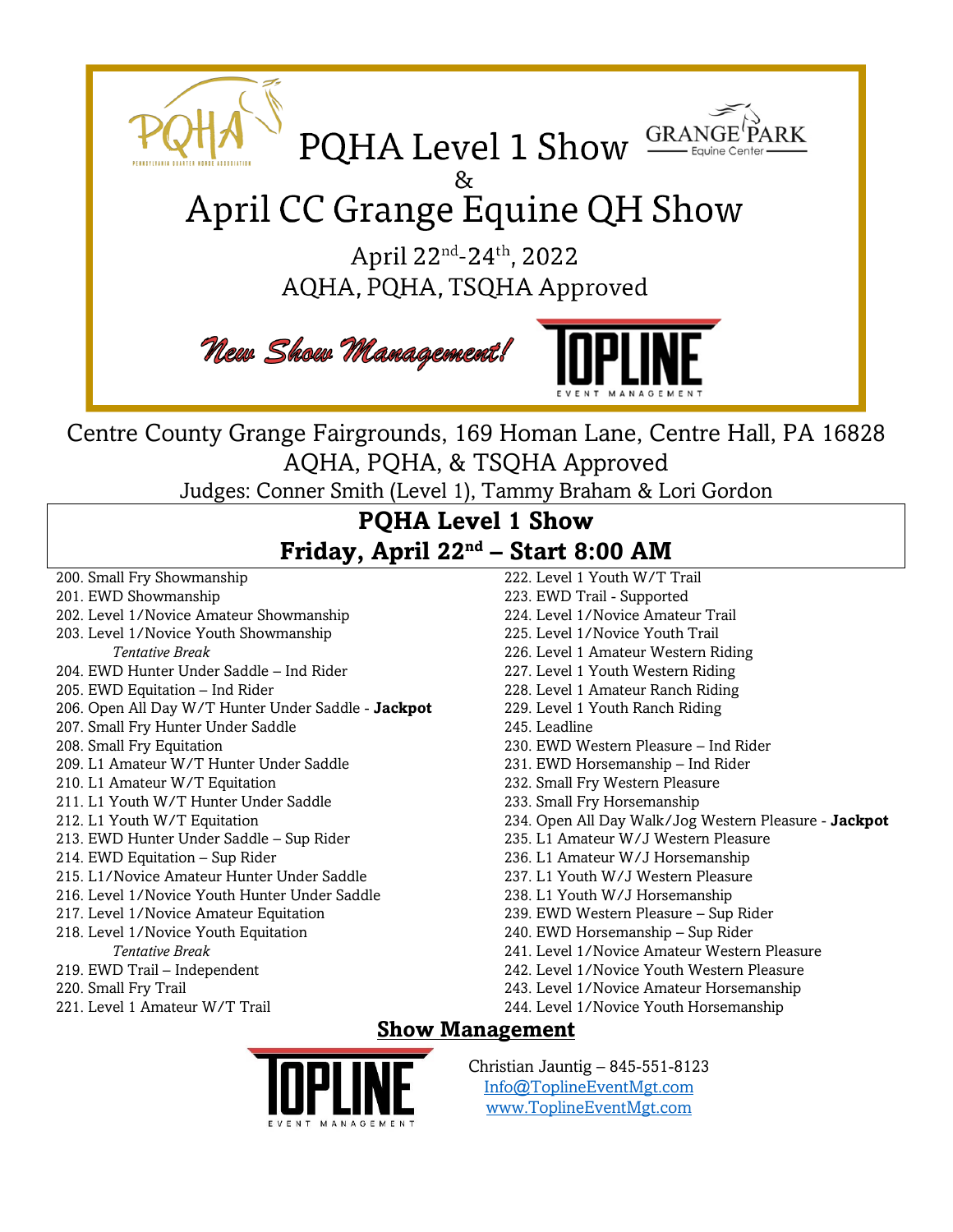# **Saturday, April 23 rd – Start 8:00 AM**

- 1. Level 1/Green Trail 2. Level 1/Novice Amateur Trail 3. Amateur Trail 4. Select Trail 5. Level 1/Novice Youth Trail 6. Youth Trail 7. Trail 8. Open All Breed Trail – *Jackpot* 9. Small Fry Trail 10. Level 1 Amateur W/T Trail 11. Level 1 Youth W/T Trail 12. EWD Trail – Independent 13. EWD Trail - Supported 14. Level 1/ Green Western Riding 15. Level 1/Novice Amateur Western Riding 16. Amateur Western Riding 17. Level 1/Novice Youth Western Riding 18. Youth Western Riding 19. Western Riding 20. Open All Breed Western Riding – *Jackpot* 245. Leadline 21. EWD Western Pleasure – Ind Rider 22. EWD Horsemanship – Ind Rider 23. Small Fry Western Pleasure 24. Small Fry Horsemanship 25. Open All Day W/J Western Pleasure – *Jackpot* 26. L1 Amateur W/T Western Pleasure 27. L1 Amateur W/T Horsemanship 28. L1 Youth W/T Western Pleasure 29. L1 Youth W/T Horsemanship 30. EWD Western Pleasure – Sup Rider 31. EWD Horsemanship – Sup Rider 32. Junior Western Pleasure 34. Amateur Western Pleasure 35. Select Western Pleasure 36. Level 1/Green Western Pleasure 39. Youth 14-18 Western Pleasure 40. Senior Western Pleasure 43. Amateur Horsemanship 44. Select Horsemanship 46. Youth 13 & Under Horsemanship 47. Youth 14-18 Horsemanship 48. Open All Breed Horsemanship 49. Amateur Ranch Trail 50. Youth Ranch Trail 51. Ranch Trail 53. Level 1/Green Ranch Riding 55. Amateur Ranch Riding 57. Youth Ranch Riding 58. Ranch Riding 60. Amateur Reining 61. Youth Reining 62. Reining 63. Open All Breed Reining – *Jackpot*
	- 33. Level 1/Novice Amateur Western Pleasure 37. Level 1/Novice Youth Western Pleasure 38. Youth 13 & Under Western Pleasure 41. Open All Breed Western Pleasure – *Jackpot* 42. Level 1/Novice Amateur Horsemanship 45. Level 1/Novice Youth Horsemanship 52. Open All Breed Ranch Trail - **Jackpot** 54. Level 1/Novice Amateur Ranch Riding 56. Level 1/Novice Youth Ranch Riding 59. Open All Breed Ranch Riding – *Jackpot*
		-

# **Sunday, April 24 th – Start 8:00 AM**

- 64. Level 1/Novice Amateur Showmanship
- 65. Amateur Showmanship
- 66. Select Showmanship
- 67. Small Fry Showmanship
- 68. Level 1/Novice Youth Showmanship
- 69. Youth 13 & Under Showmanship
- 70. Youth 14-18 Showmanship
- 71. EWD Showmanship
- 72. Open All Breed Showmanship
- 73. Amateur Performance Geldings
- 74. Youth Performance Geldings
- 75. Performance Geldings
- 76. Amateur Performance Mares
- 77. Youth Performance Mares
- 78. Performance Mares
- 79. Amateur Performance Stallions
- 80. Performance Stallions
- 81. Amateur Yearling Stallions
- 82. Amateur Two Year Old Stallions
- 83. Amateur Three Year Old Stallions
- 84. Amateur Aged Stallions
- 85/88. Grand/Reserve Amateur Stallions
- 90. Two Year Old Stallions 91. Three Year Old Stallions 107. Youth Three Year Old Geldings 108. Youth Aged Geldings 113. Yearling Geldings 114. Two Year Old Geldings 115. Three Year Old Geldings 116. Aged Geldings 117/120. Grand/Reserve Geldings
- 121. Amateur Yearling Mares
- 122. Amateur Two Year Old Mares
- 123. Amateur Three Year Old Mares

89. Yearling Stallions

- 92. Aged Stallions
- 93/96. Grand/Reserve Stallions
- 97. Amateur Yearling Geldings
- 98. Amateur Two Year Old Geldings
- 99. Amateur Three Year Old Geldings
- 100. Amateur Aged Geldings
- 101/104. Grand/Reserve Amateur Geldings
- 105. Youth Yearling Geldings
- 106. Youth Two Year Old Geldings
- 
- 
- 109/112. Grand/Reserve Youth Geldings
- 
- 
- 
- 
-